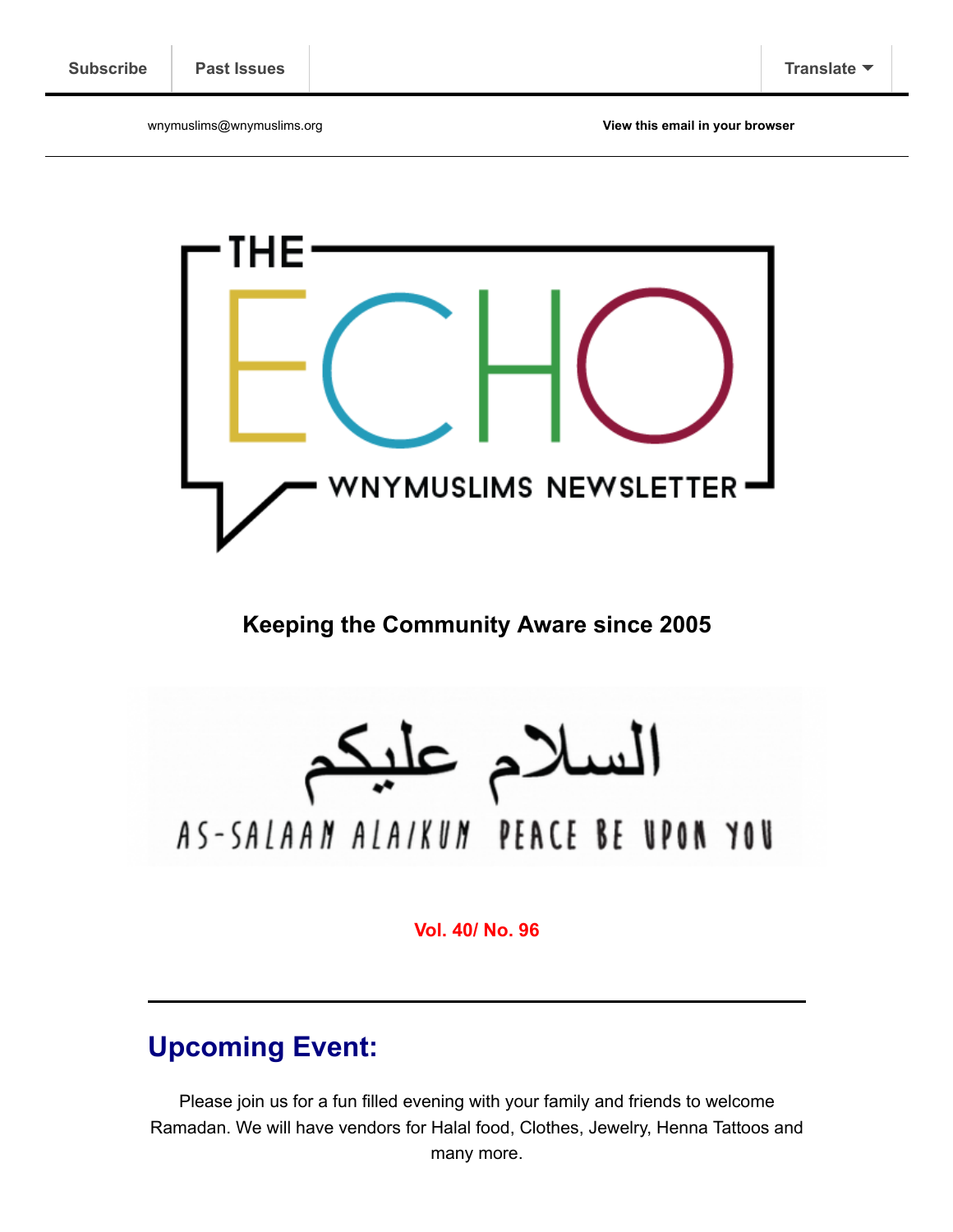

# **Hadith of the week:**

#### *Narrated by Abu Huraira:*

*I heard Allah's Messenger (卷) saying regarding Ramadan, "Whoever prayed at night in it (the month of Ramadan) out of sincere Faith and hoping for a reward from Allah, then all his previous sins will be forgiven."*

*Reference : Sahih al-Bukhari 2008*

*In-book reference : Book 31, Hadith 1*

*USC-MSA web (English) reference : Vol. 3, Book 32, Hadith 226*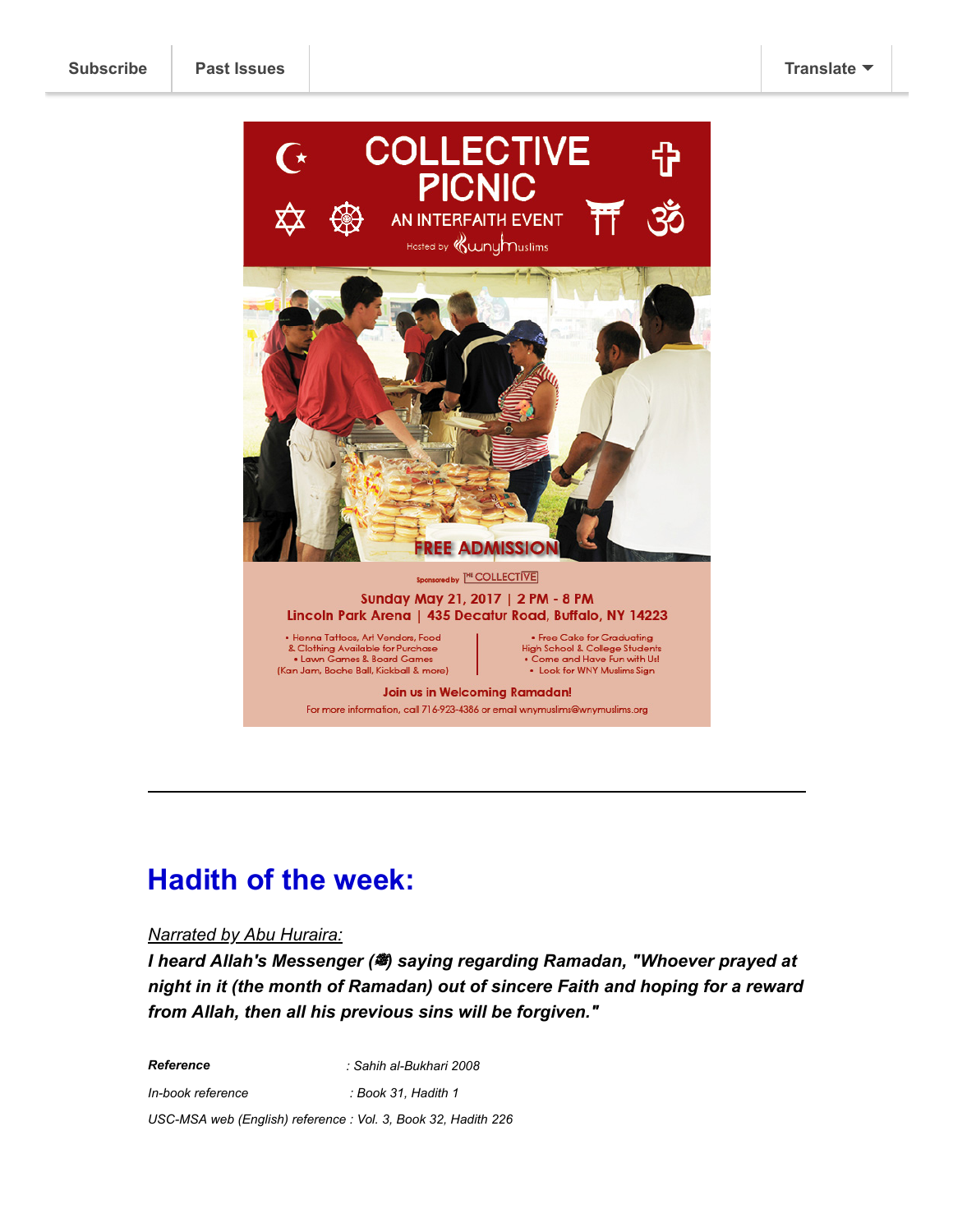### **[WNY Muslim](https://us13.campaign-archive.com/home/?u=19ed6f05ad8527220a10faa63&id=636f885f5f)s in the Media:**

Tehniyet Azam, Associate Executive Director of WNYMuslims, talks about the New York State grant for the security of the schools and community centers of the religious minorities and other communities at risk.



*The Jewish Community Center of Greater Buffalo facility on Delaware Avenue was one of several Jewish community centers to receive a bomb threat earlier this year. On Thursday, State Assemblyman Sean Ryan announced that \$25 million is set aside in the state budget to help centers at risk of hate crimes improve their security. Credit Michael Mroziak, WBFO*

Prof. Faizan Haq talked about the suspicious Lackawanna house on fire that is under investigation for arson.

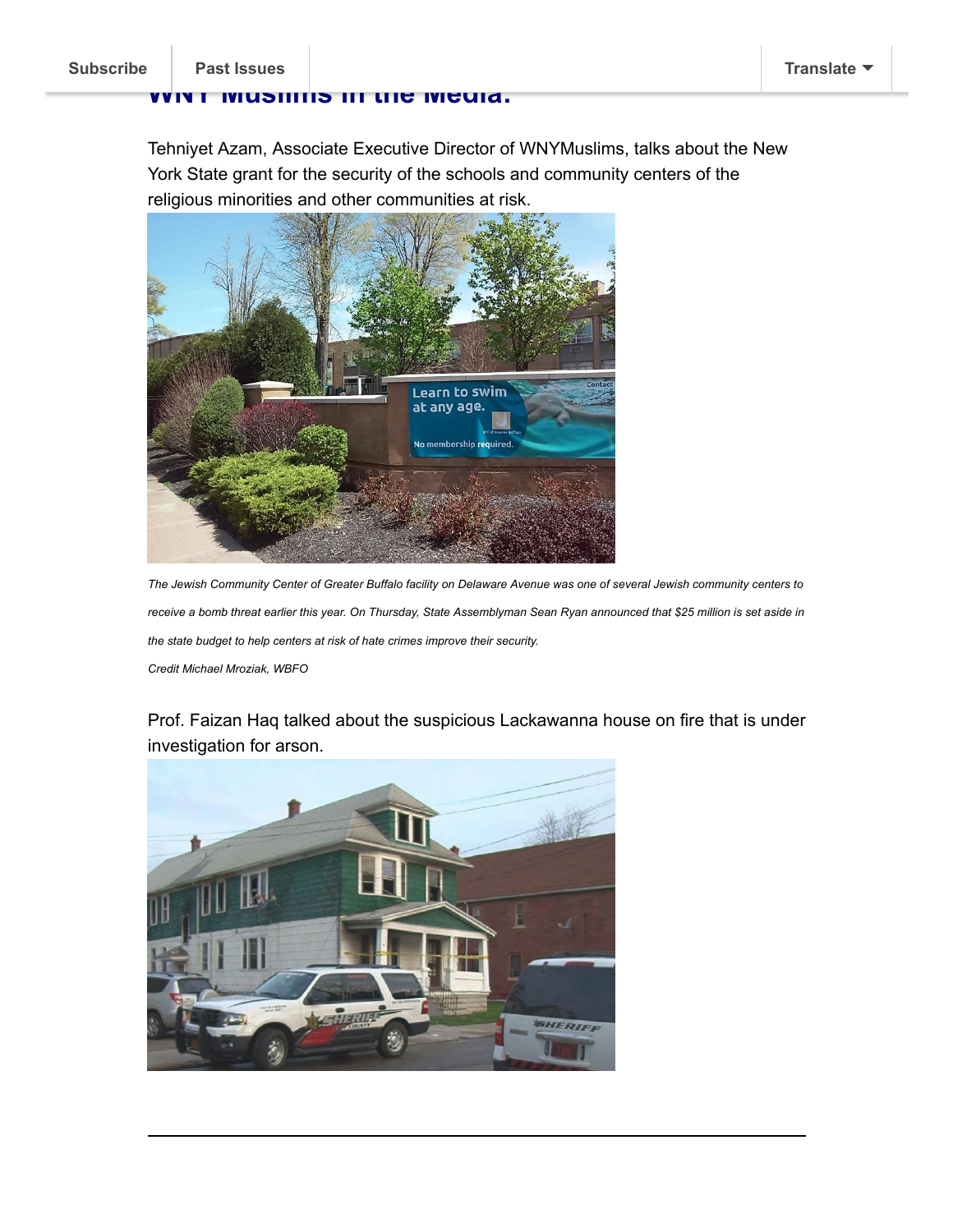



# Join ACCESS WNY as we participate in the National Arab American Service Day!

When: May 13, 2017 (9 am -2:30 pm) Meeting Place: ACCESS WNY 609 Ridge Rd Lackawanna

#### Projects and locations:

· St. Hyacinth Head Start Program: community garden project + ACCESS WNY: learning center renovation • Adopted refugee family: home makeover, (lead by The American Association of Yemeni Students and Professionals - Buffalo Chapter (AAYSP) • Mount Olive Baptist Church: garden project

BBQ Lunch will be provided for the volunteers!

Volunteers must be registered before May 13, to register please stop by our office from Tuesday-Thursday 10am-4pm for an application or email us at admin@accesswny.org<br>Thursday 10am-4pm for an application or email us at admin@accesswny.org<br>Children under 18 must be accompanied by an adult.

For more information contact ACCESS WNY at admin@accesswny.org or call 716-332-5901

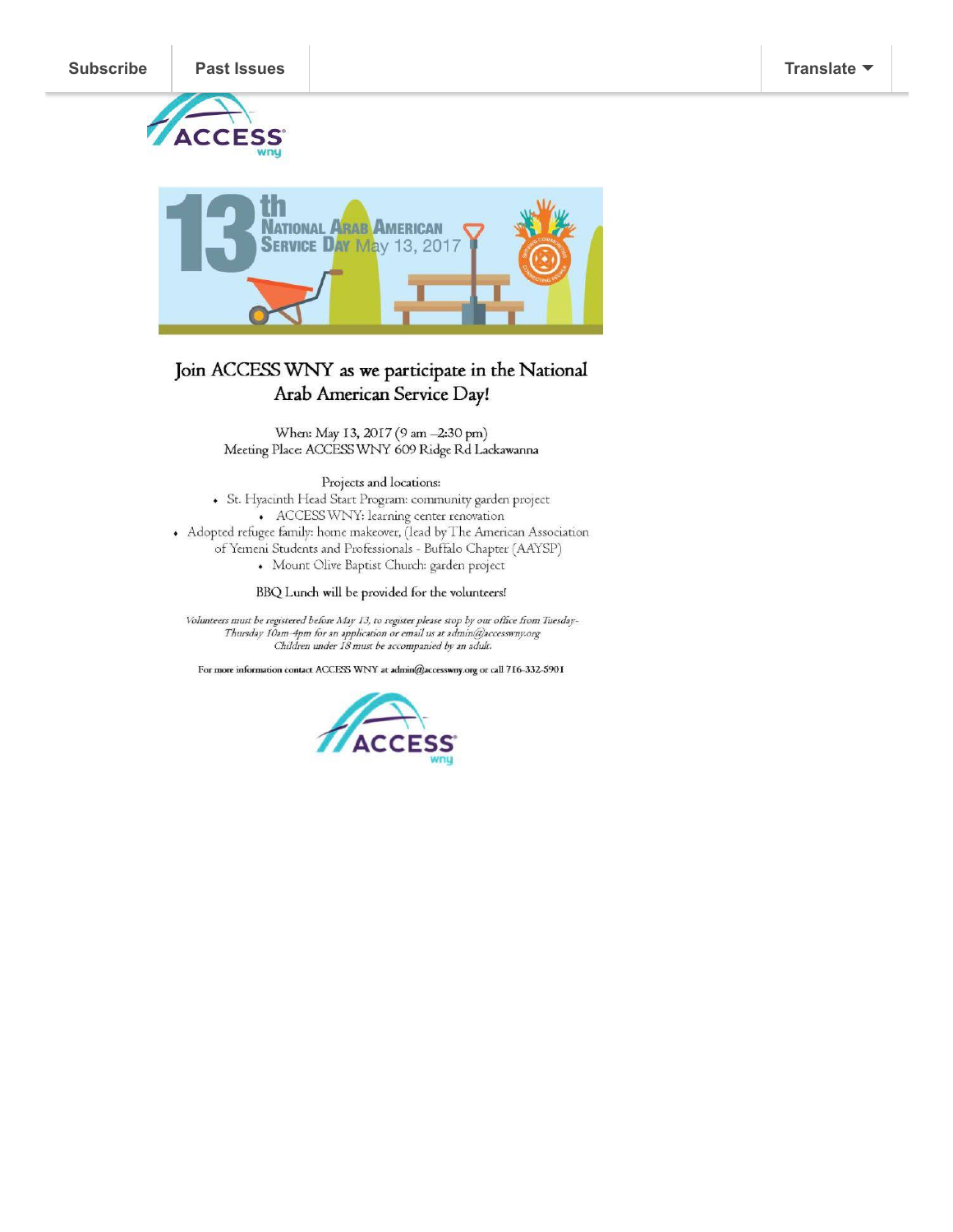| 1<br>$\bar{a}$<br>Men's TKD<br>$5-6$ pm<br><b>Essentials of</b>                                                   | $\overline{2}$<br>9                                                         | $\overline{a}$<br>10                                                                                  | Æ<br>11                                                                     | 5<br><b>LADIES TKD</b><br>$6-7pm$<br>12                                                                                                | 6<br>QURAN <sup>+</sup><br>12:30.3<br>Men's TKD<br>$12 - 1:30$<br><b>LADIES TKD</b><br>$2-4$ pm |
|-------------------------------------------------------------------------------------------------------------------|-----------------------------------------------------------------------------|-------------------------------------------------------------------------------------------------------|-----------------------------------------------------------------------------|----------------------------------------------------------------------------------------------------------------------------------------|-------------------------------------------------------------------------------------------------|
|                                                                                                                   |                                                                             |                                                                                                       |                                                                             |                                                                                                                                        |                                                                                                 |
| Islam Class<br>$5-6$ pm                                                                                           | <b>LADIES TKD</b><br>$6 - 7$ pm                                             | <b>CHIDLREN'S</b><br><b>ADAB CLASS</b><br>$5.60$ m<br>Men's TKD<br>$7-8pm$                            | <b>Tiger TICD</b><br>3:30-4:40<br>QASIDA<br><b>BURDA CLASS</b><br>8:30-10pm | KIDS<br><b>BOOKCLUB</b><br>4:30-5:45<br><b>LADIES TKD</b><br>$6 - 7$ pm                                                                | 13<br><b>CGYG</b><br>10:30-12:30<br>Men's TKD<br>$12 - 1:30$<br><b>LADIES TKD</b><br>$2-4pm$    |
| 15<br>KID'S SOCCER<br>3:45-5:15pm<br>Men's TKD<br>5.6 <sub>pm</sub><br><b>Essentials of</b><br><b>Islam Class</b> | 16<br>KID'S SOCCER<br>3:45-5:15pm<br><b>LADIES TKD</b><br>6-7pm             | 17<br>KID'S SOCCER<br>3:45-5:15pm<br><b>CHILDREN'S</b><br><b>SEERA CLASS</b><br>$5-6$ pm<br>Men's TKD | 18<br><b>KID'S SOCCER</b><br>3:45-5:15pm<br><b>Tiger TKD</b><br>3:30-4:40   | 19<br>KID'S SOCCER<br>3:45-5:15pm<br><b>KIDS</b><br><b>BOOKCLUB</b><br>4:30-5:45<br><b>PROPHET'S</b><br>NIGHT 6-8pm<br><b>RETREAT!</b> | 20<br>Men's TKD<br>12-1:30pm<br><b>LADIES TKD</b><br>$2-4pmn$<br><b>RETREAT</b>                 |
| 22<br><b>KID'S SOCCER</b><br>3:45-5:15pm<br>Men's TKD<br>5.6 <sub>pm</sub>                                        | 23<br><b>KID'S SOCCER</b><br>3:45-5:15pm<br><b>LADIES TKD</b><br>$6 - 7$ pm | 24<br><b>KID'S SOCCER</b><br>3:45-5:15pm<br>Men's TKD<br>$7-8D$ m                                     | 25<br><b>KID'S SOCCER</b><br>3:45-5:15pm<br><b>Tiger TKD</b><br>3:30-4:40   | 26<br>RAMADAN<br><b>TENTATIVE</b>                                                                                                      | 27<br>A SPECIAL<br>RAMADAN<br>CALENDAR<br>WILL BE SENT<br>SEPERATELY.<br>INSHALLAH              |
|                                                                                                                   | 5-6pm<br>29                                                                 | 30                                                                                                    | $7-8$ pm<br>31                                                              |                                                                                                                                        |                                                                                                 |

announcements. For more information on any of our programs please email jamiprograms@gmail.com

## **NRC 37th Annual Appreciation Dinner:**

Need additional tickets for the Network of Religious Communities Annual Appreciation Dinner On May 11th for your organization or yourself? Order additional tickets today. Tickets are \$40.00 per person. We must provide a final count to Salvator?s Italian Gardens tomorrow. After tomorrow we will have very limited options for additional tickets. \*Join 500 of the your interfaith friends.

\*Hear Larry Greenfield, Executive Director, The Parliament of the World?s Religions speak. Learn about the upcoming Parliament in Toronto, Canada in 2018.

\*Help honor the many community saints who will receive Religious Service Awards.

Call or email your ticket order today.

Indicate whether your wish a regular meal, vegetarian (vegan) or have special dietary needs.

716-882-4793 ext 201

nrc@religiousnet.net